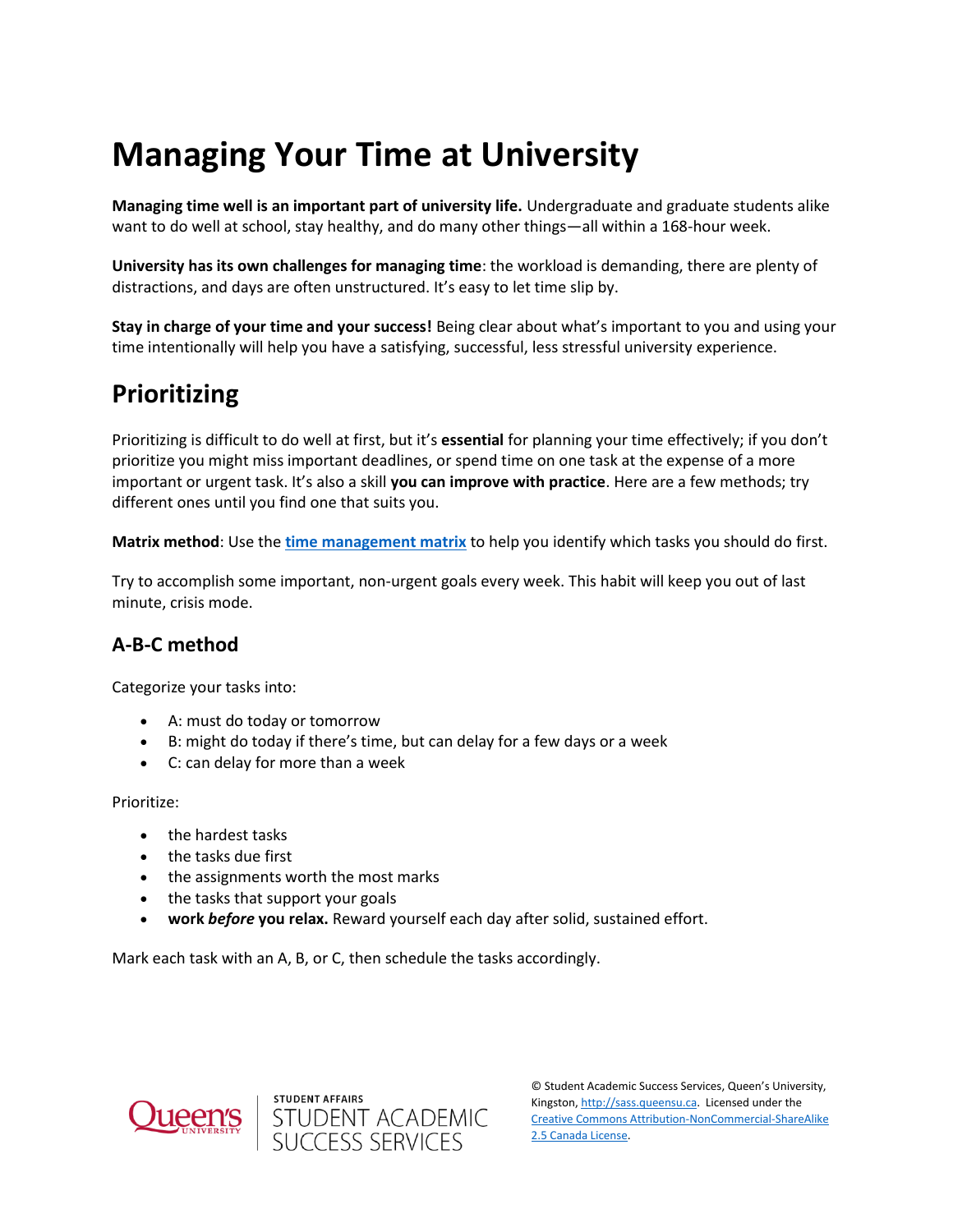## **Where does your time go?**

Start by figuring out how you currently spend your time. Try filling in our **[weekly time use chart](https://sass.queensu.ca/wp-content/uploads/2019/05/Weekly-time-use-chart-2019.pdf)**. Take a look at your results; are you surprised by how little or how much time you have left over, or how you spend some of your time? Do you wish you had more time for some activities? Keep reading for strategies for setting goals, prioritizing activities, and managing your time, or check out our procrastination and concentration pages.

### **To-do lists**

Many students rely on their to-do lists to stay organized and get tasks done on time. A to-do list can help you:

- achieve your short- and long-term goals
- reduce stress and feel more in control of your life
- avoid forgetting things
- prioritize
- fill in your weekly schedule and term calendar.

### **One method for making a to-do list**

- Use whatever tools you prefer: pen and paper, sticky notes, an agenda, an app, a document saved on your laptop.
- Have on hand a calendar with coursework deadlines and important personal dates.
- List everything you can think of that you need to do in a month or a term: administrative tasks, projects, readings, laundry, errands, etc.
- Try not to worry about how much there is on the list at this point.
- Break down large tasks (e.g., "create COMMS 234 presentation") into **small, specific tasks** (e.g., "email COMM 234 group members to set next meeting date," "choose topic," "assign tasks among group members," etc.).
- Make sure everything on the list starts with a **verb**, for example, "*write* methods section of lab report."
- If a task has a specific deadline, note it down.
- You might find it helpful to think of this as a master list, not a daily list. As the week goes by, keep track of new additions to your to-do list on a separate list, and add them to the master list on a daily or weekly basis (use the process below).

#### **What to do with a to-do list**

Assess the list:

- Maybe some of the items aren't that important or urgent, and could be postponed or deleted. This is a good strategy to use when you're busy.
- If an item will take you just a minute or two, do it right away and cross it off your list.

student affairs<br>STUDENT ACADEMIC<br>SUCCESS SERVICES

For the remaining tasks:

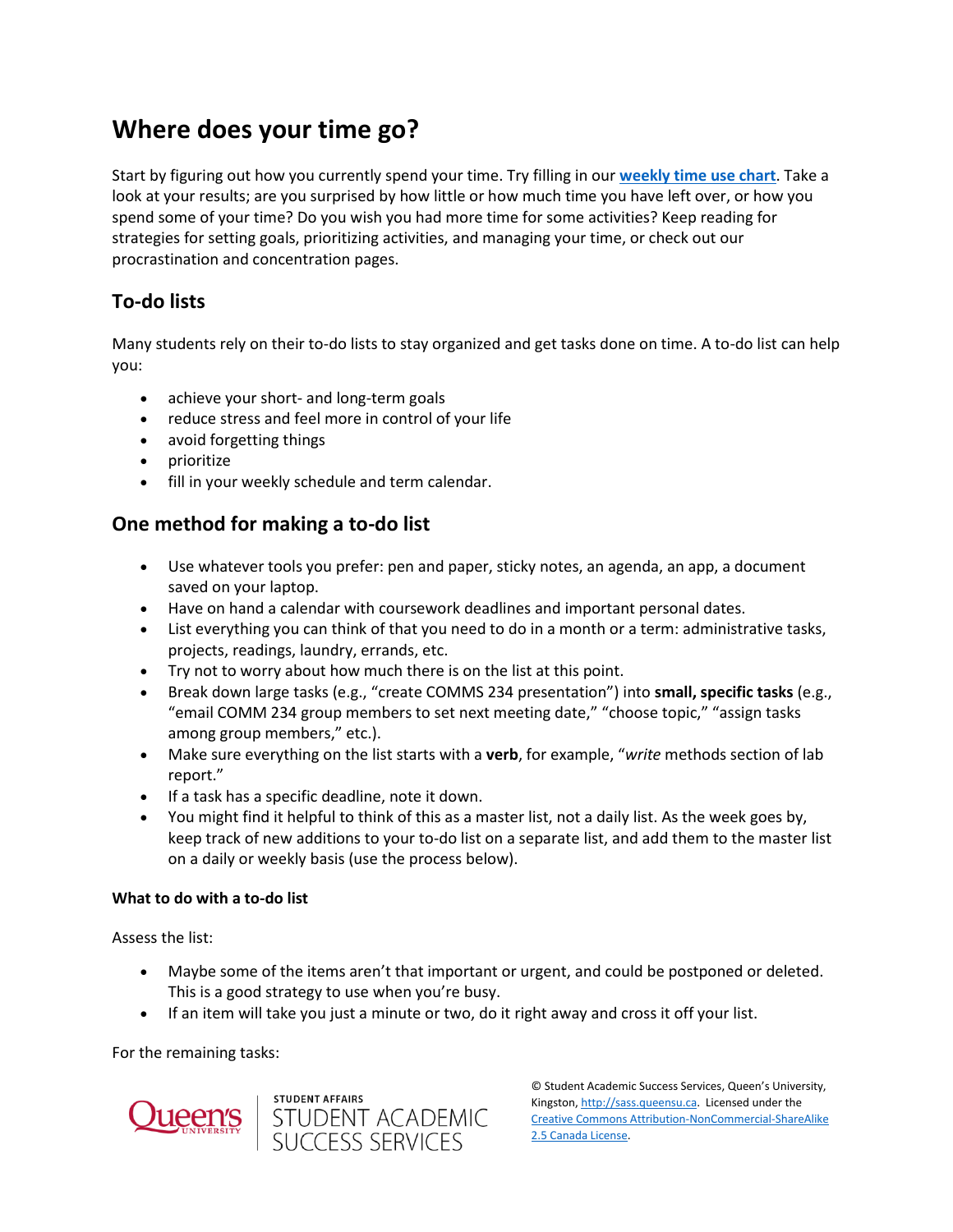- **prioritize** which should be done first, second, etc.
- **estimate** the time needed for each task; be a bit generous with this estimate
- **schedule** the tasks into your weekly or monthly schedule according your priorities and time estimates. Be realistic.

**Each week,** set aside 30 minutes on Sunday night to **review** your list and the upcoming week. What tasks need to be accomplished? Do you need to add anything else to your list? Schedule tasks into your week. If you have trouble prioritizing, refer to your short-term goals. **Each evening,** set aside 5-10 minutes to make a realistic to-do list for the next day. Refer to your weekly goals to help set priorities.

#### **If you don't like to-do lists**

Do you find to-do lists stressful? Is it impossible to cross off all the items on your list? Try:

- making sure everything on your list is specific and starts with a verb
- breaking larger tasks into smaller ones that you can do in an hour or less
- keeping a master list and then transferring just 2-3 of your highest-priority tasks from that list onto a daily to-do list
- checking out some of our strategies for prioritizing tasks and avoiding procrastination
- instead of a daily to-do list, track your accomplishments for the day as you go, and compare it to your weekly goals.

### **Estimating time**

Estimating time accurately will help you get tasks done on time with less stress, and protect the time you've set aside for sleeping, relaxing, eating and exercising—it's an important skill! You'll get better at it with experience.

It's easier to estimate time more accurately for smaller tasks than bigger ones, which is another reason to break big projects down into smaller, specific tasks.

Be realistic. Don't try to get everything done in a day. It's better to have a short to-do list and complete it than to feel overwhelmed by a long list of tasks.

On average, students should spend about **8-10 hours per course each week**, attending class and labs/tutorials and completing homework. If you're an undergraduate student taking five courses, you should spend about **45-50 hours per week** on school. **Think of school as your full-time job.**

**For example**, if you are taking five courses and spend 20 hours total in class / lab time each week, expect to also spend about 25-30 hours on homework each week (5 courses x 9 hours per course = 45 hours per week total for school; 45 hours total – 20 hours in class = 25 hours of homework).

**Graduate school** has its own rhythm, but try treating school as a full-time job and then modify your time commitment as you understand the demands better.



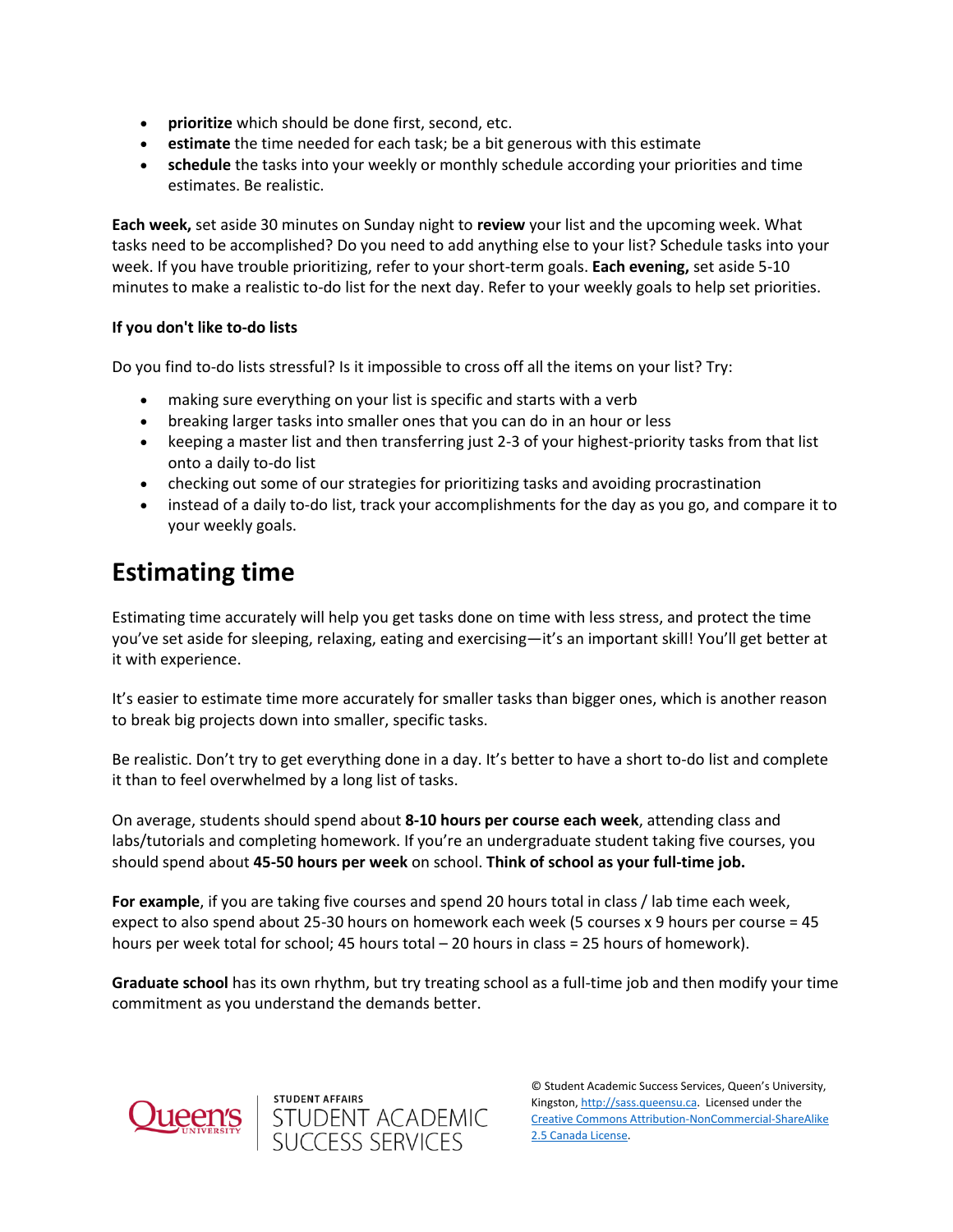## **Scheduling**

You can use our weekly schedule and monthly calendar templates to plan how to spend your time. They come with instructions to help you achieve scheduling success!

Use a **[weekly schedule](https://sass.queensu.ca/wp-content/uploads/2021/10/Weekly-Schedule-Template-2019_fillable.pdf)** to:

- protect time for sleeping, eating, and exercise
- keep track of classes and other commitments
- choose when to work on specific tasks
- plan flexibility and relaxation time.

#### Use a **[term calendar](https://sass.queensu.ca/wp-content/uploads/2019/02/Term-Calendar-Template-2019.pdf)** to:

- keep track of due dates and how much assignments/exams are worth
- see the big picture of the whole term
- plan ahead for busier weeks.

### **Scheduling tips:**

- Taking time to sleep, exercise and eat well is critical to your academic success.
- It's a *lot* more effective to do some work every day of the week / term than to cram it in lastminute. Easier said than done; if you struggle with this habit, try a learning strategies appointment.
- Know yourself. When you schedule tasks, consider what time of day you work best.
- Do the hard tasks first to set the tone for the day and motivate yourself.
- University offers wonderful opportunities. Don't just bury your head in your books for four years; make time to try new things.

## **Helpful tools**

- **[Term calendar](https://sass.queensu.ca/wp-content/uploads/2019/02/Term-Calendar-Template-2019.pdf)**: use the instructions to fill it in and see the whole term at a glance.
- **[Weekly schedule](https://sass.queensu.ca/wp-content/uploads/2019/02/Weekly-Schedule-Template-2019.docx.pdf)**: use the instructions to fill it in to plan your week. See a how-to video here.
- **[Weekly time use chart](https://sass.queensu.ca/wp-content/uploads/2019/05/Weekly-time-use-chart-2019.pdf)**: see how you spend your time. An eye-opener for many students.
- **Steven Covey's [Time Management Matrix](https://sass.queensu.ca/wp-content/uploads/2017/10/Time-Management-Matrix.pdf)**
- **[Course Planner](https://sass.queensu.ca/wp-content/uploads/2019/05/Course-planner-2019.pdf)**
- **[Assignment planner](https://wp3-dev.its.queensu.ca/ha/sasswww/assignments)**: use this tool to break large assignments into small tasks with minideadlines; get tips and resources for each stage.
- **[Thesis manager](https://www.queensu.ca/sgs/research/thesis-dissertation-showcase)**: for **graduate** students; helps you see the big picture and break down the thesis process into small, manageable stages with mini-deadlines.
- **[End of term planning chart](https://sass.queensu.ca/wp-content/uploads/2019/05/End-of-term-planning-chart-2019.pdf)**: fill this in to get a handle on what's left to do, how long it will take, and how much it's worth. A helpful tool to regroup and prioritize around Weeks 9-12 of a term.
- **[Task Analysis Chart](https://sass.queensu.ca/wp-content/uploads/2019/05/Task-Analysis-Chart-and-Instructions-Fillable.pdf)**: break a big task into smaller parts and estimate how long each will take.



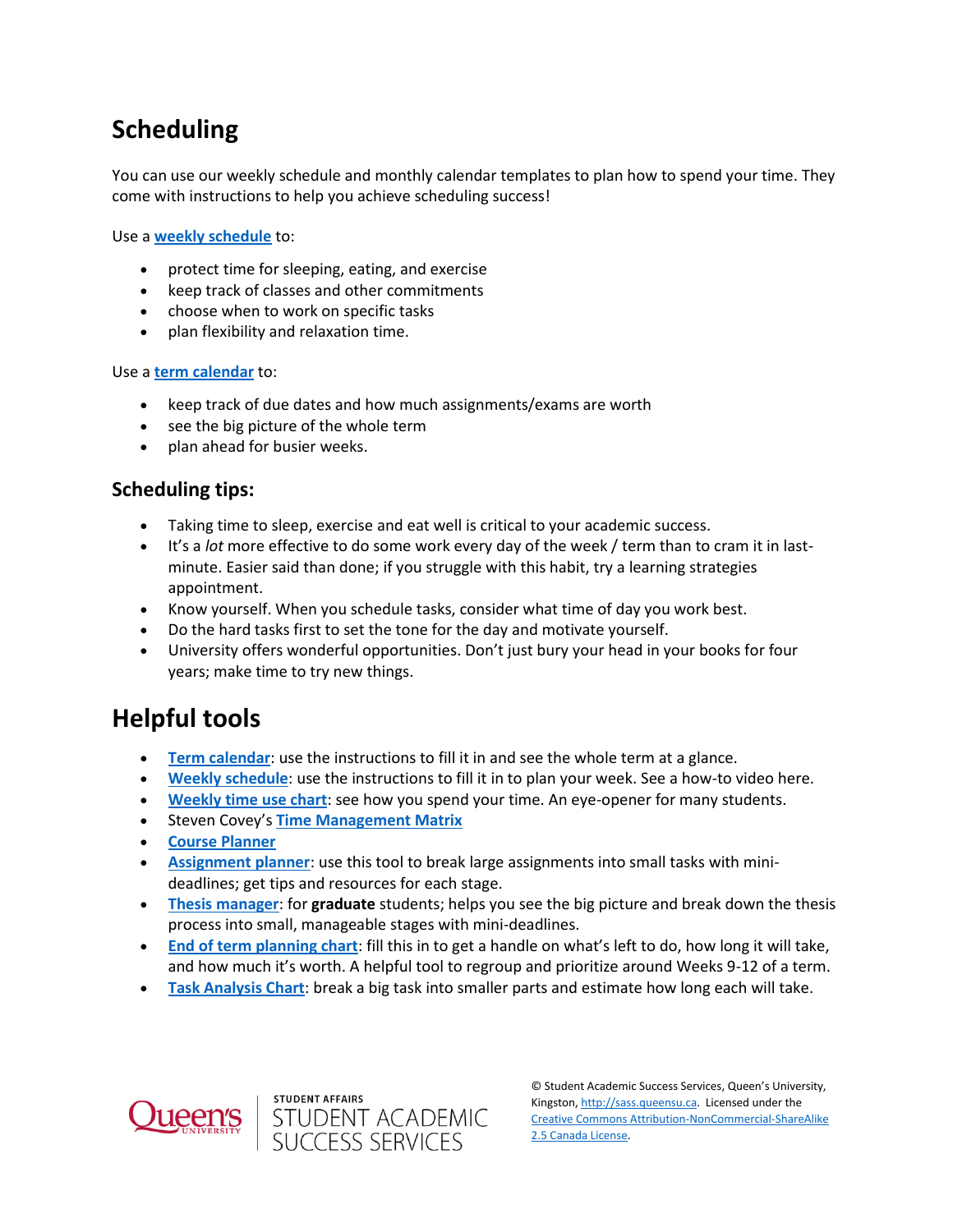## **Efficiency tips**

- Consider school your full-time job.
- Use the free time between classes to do homework.
- Do difficult tasks first.
- Work for a maximum of 3 hours at a time, and then take a break for an hour or so.
- Work for 50 minutes, then take a break for 10 (or work for 25 and break for 5); repeat.
- Reduce distractions.
- Adopt routines. They take the decision-making out of your day.
- Try mindfulness techniques to stay focused and calm.
- Work before relaxing. Earn a reward.

## **Troubleshooting guide**

"I make a to-do list every day but never get through it. Then I feel guilty."

 Make a weekly to-do list. Then try limiting your daily to-do list to only three items. If you have extra time, tackle the next thing on your weekly to-do list. Or try using a to-do list that covers two or three days. Or keep a list of completed tasks instead.

"I make schedules but I can't seem to follow them."

- Try making your schedule realistic, not idealistic. When are you really going to start studying: 7:00 a.m.? 9:30 a.m.? How many hours a week will you really commit to? Remember to leave room for downtime.
- Try **[booking an appointment](https://wp3-dev.its.queensu.ca/ha/sasswww/academic-support/appointments)** with a learning strategist.

"I spend too much time on online activities. Then I don't have time to work or sleep."

- Try scheduling specific times for these activities, with a limit of how long you'll spend doing them. Then, *turn off, close, and log out* when you're trying to work or sleep.
- See our advice on managing distractions or **[book an appointment](https://wp3-dev.its.queensu.ca/ha/sasswww/academic-support/appointments)** with a learning strategist.

"I have trouble deciding what to do first."

 Consider due dates, how much time is needed to do the task, and how many marks it's worth, if others are depending on you, and how important it is for your goals. See our prioritizing strategies.

## **Graduate students**

Graduate school presents its own time management complexities that may challenge your skills. Approaches or habits that worked well for you in other contexts might not work as well for you now. We offer some practical information here.



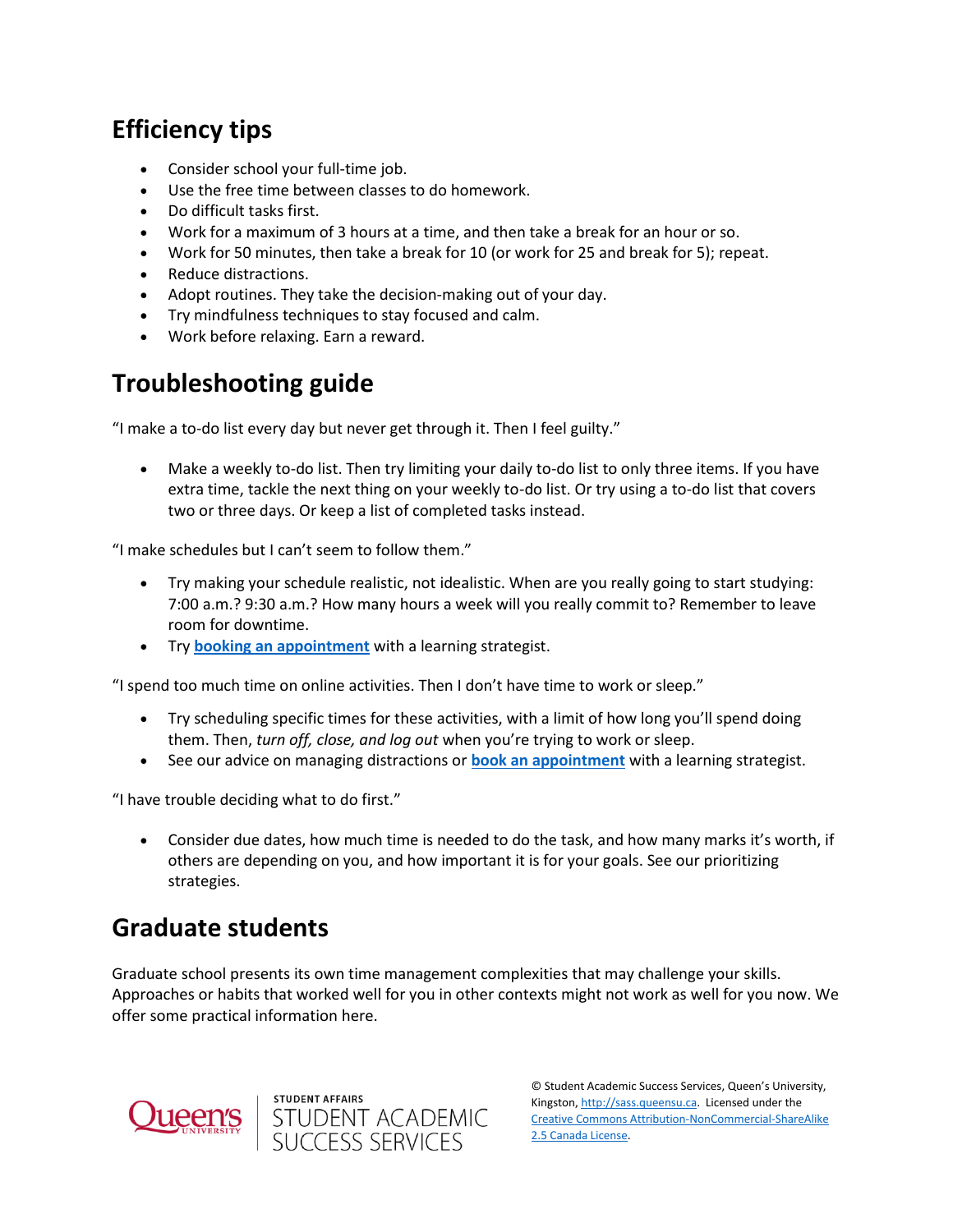You may also like to book a **[learning strategies appointment](https://wp3-dev.its.queensu.ca/ha/sasswww/academic-support/appointments)**, or visit our **[graduate student page](https://wp3-dev.its.queensu.ca/ha/sasswww/academic-support/special-support/graduate-student-support)** for more help and resources.

### **Time challenges for graduate students**

- long-term, complex projects
- unclear academic expectations
- multiple competing roles (academic and non-academic)
- lack of structure in a week
- distracting negative feelings such as self-doubt, worry, and guilt
- lack of accountability or feedback on progress.

### **Time management strategies for graduate students**

- Don't wait! Create structure as early in the term as possible; see our resources on setting goals, managing time, using to-do lists, prioritizing, and scheduling.
- Try the **[thesis manager](https://www.queensu.ca/sgs/research/thesis-dissertation-showcase)**.
- Schedule quiet time for thinking and writing.
- Schedule time for relaxation, sleep, and exercise to stay motivated, happy and healthy.
- Set daily routines; they save time and mental effort.
- Organize your work space, digital files, emails and paperwork to save time.
- Reduce/manage your distractions.
- Meet with your supervisor regularly; send follow-up emails listing key discussion points.
- Email your supervisor regularly with updates (accomplishments, challenges, questions).
- Keep a record of weekly goals and achievements and next intended steps and share these with your supervisor at each meeting. Review the list daily to stay on track.
- Track your progress on a calendar.
- Explain your student life to your partner/family/friends, and enlist their cooperation.
- Schedule time for the important people in your personal life.
- Check out our **[procrastination](https://wp3-dev.its.queensu.ca/ha/sasswww/resources/motivation-and-procrastination)** and **[focus and concentration](https://wp3-dev.its.queensu.ca/ha/sasswww/resources/focus-and-concentration)** resources.

### **Planning large projects**

Large projects, such as researching and writing a thesis, may span several years; most graduate students don't have training or experience in this level of project management.

Even if you have clear goals and solid time management skills, large projects might be daunting. In addition, some aspects of the project might not be in your control (e.g., waiting for your supervisor to read and provide feedback on your work). Large projects may also compete with other tasks, both academic and personal. The **[thesis manager](https://www.queensu.ca/sgs/research/thesis-dissertation-showcase)** can help you break a thesis down into smaller steps with timelines.

It can also be helpful to think through some of the following questions, and/or discuss them with your supervisor, as you plan your thesis or another large project:

- What are my academic and administrative responsibilities?
- To whom am I accountable?